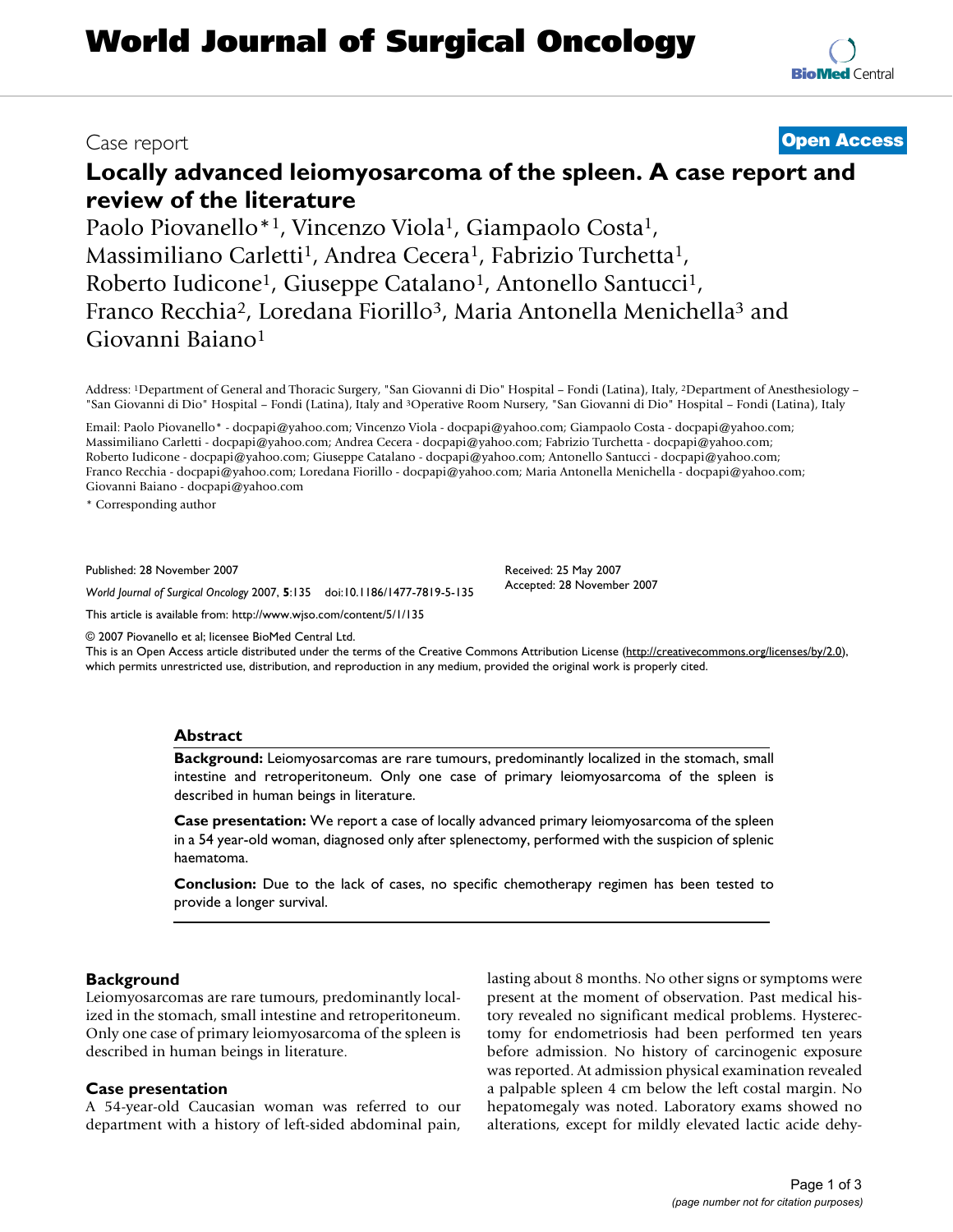drogenase (LDH). Chest X-ray showed a normal mediastinum and lung parenchyma. Abdominal US revealed, in the superior portion of the spleen, multiple target-shaped focal lesions, one of these with a large anechoic fluidfilled area. CT scan showed a large, inhomogeneous mass of the spleen, of  $10 \times 7$  cm in diameter. This mass was isodense, without enhancement after contrast injection, and had low density fluid-filled areas. The liver parenchyma was normal and no evidence of retroperitoneal lymphadenopathy was found. Emergency laparotomy was performed, due to the suspicion of splenic haematoma. Neither obvious metastases nor hepatic lesions or abdominal fluid were found at laparotomy. An enormous mass of superior portion of the spleen was found, with infiltration of left suprarenal gland and of a portion of diaphragm. Due to the local dissemination a splenectomy and left surrenalectomy were performed, along with a partial diaphragm resection, with a free resection margin of about two centimetres. Splenic vessel lymphadenectomy was also performed. There were no postoperative problems and the patient was discharged on 7th postoperative day. Two different Institution was necessary to obtain the definitive diagnosis. Histological examination showed a spleen of  $11 \times 5 \times 5$  cm, with a soft dark lesion, of 10 cm diameter, in the upper pole. Gross examination showed no haemorrhage or necrosis. Microscopic examination revealed a non capsulated spindle and polyhedral cell proliferation along with multiple foci of cellular necrosis. Tumor cells, with pleomorphic and atypic vesicular nuclei, showed marked pleomorphism and rare mitotic figures (Figure 1, 2). Immunohistochemistry showed that the neoplastic cells were positive for smooth muscle actin and for h-caldesmon and negative for CD34, calponin, FVIII-associated antigen, S100, EMA and cytokeratin AE1 AE3. There was left suprarenal gland and diaphragm involvement. The examined lymph nodes had no neoplastic infiltration. Diagnosis of locally advanced primary leiomyosarcoma of the spleen was made (Figure 1).

The patient underwent specific chemotherapic regimen (5 cycles) with epirubicin 90 mg (days 1 and 2) and ifosfamide 2700 mg (days  $1 - 5$ ) every 21 days, with no significant adverse reactions.

Actually, 21 months after operation, the patient is alive and totally disease-free.

#### **Discussion**

Leiomyosarcoma is a rare tumour, predominantly localized in stomach, small intestine and retroperitoneum [1]. It is also described in genitourinary tract and inferior vena cava [2]. The aetiology is unknown, and the clinical presentation may be variable. The correct diagnosis is usually made at a late stage, with frequent metastatic spread to the liver (the most frequent), skin, bone, lung, brain and soft





tissue [1,3]. For this reason the prognosis of this tumour is poor. The most important criterion of malignancy are: number of mitotic figures present [4], high cellularity, atypia, large size and distant diffusion [1]. The most important prognostic factors for primary gastrointestinal leiomyosarcomas have been shown to be histologic grade, local invasiveness, and extent of resection [5]. A suspicious diagnosis can be obtained with US, CT scan and MRI with gadolinium, although diagnosis can be made only at laparotomy, after pathological examination of the removed specimen. The differential diagnosis include haemangioma, littoral cell angioma, lymphangioma,



**Figure 2** Photomicrograph showing moderate pleomorphism and rare mitosis are present  $(x 40$  hematoxylin eosin).